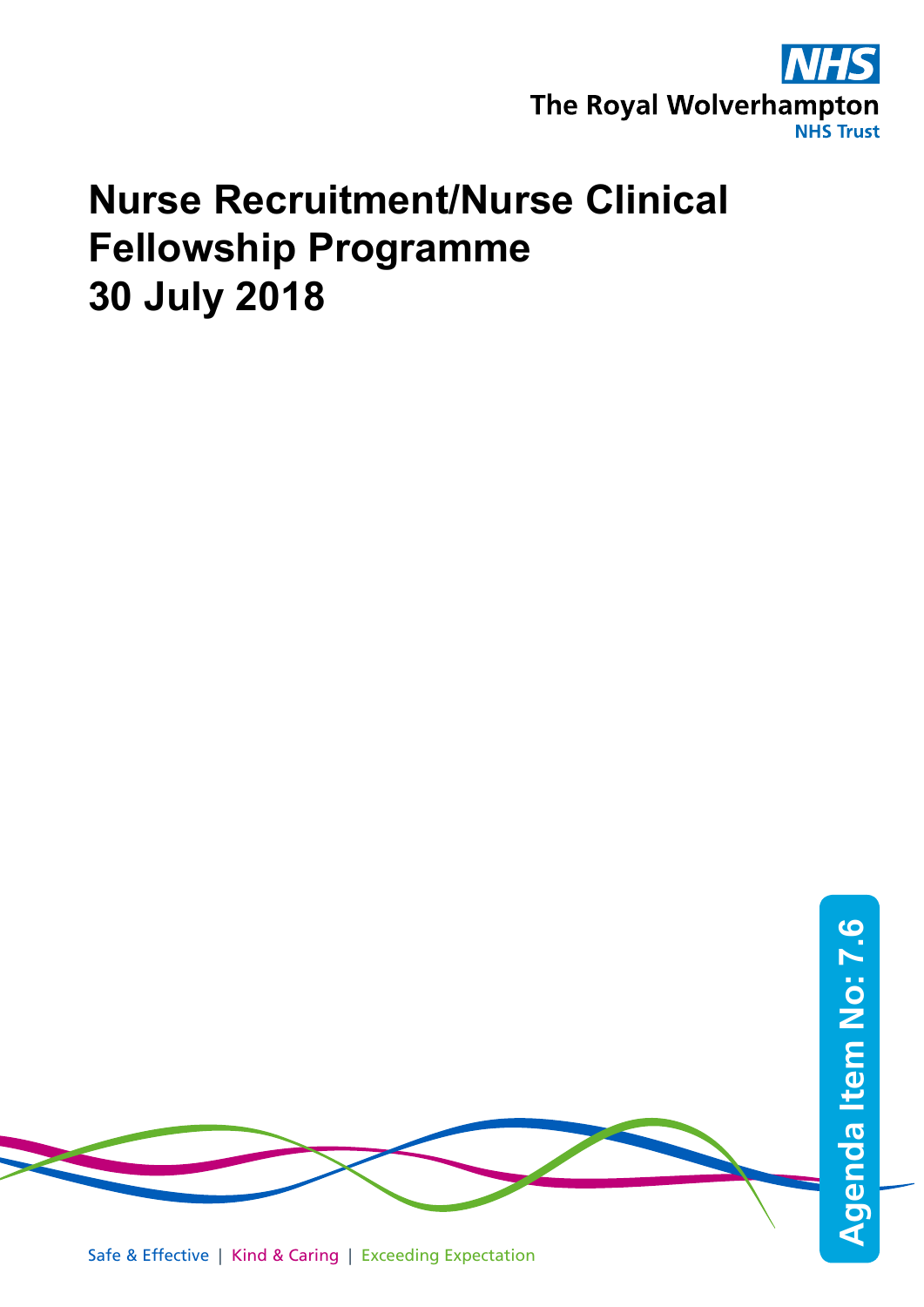The Royal Wolverhampton MHS



**NHS Trust** 

| <b>Trust Board Report</b>                                      |                                                                                                                                                                                                                                                                                                                                                                                                                                                                                                                                                                                                                                                                                                                                                                                                                                                                                                                                                                                                                                                                                                                                                                                                          |  |  |
|----------------------------------------------------------------|----------------------------------------------------------------------------------------------------------------------------------------------------------------------------------------------------------------------------------------------------------------------------------------------------------------------------------------------------------------------------------------------------------------------------------------------------------------------------------------------------------------------------------------------------------------------------------------------------------------------------------------------------------------------------------------------------------------------------------------------------------------------------------------------------------------------------------------------------------------------------------------------------------------------------------------------------------------------------------------------------------------------------------------------------------------------------------------------------------------------------------------------------------------------------------------------------------|--|--|
| <b>Meeting Date:</b>                                           | <b>July 2018</b>                                                                                                                                                                                                                                                                                                                                                                                                                                                                                                                                                                                                                                                                                                                                                                                                                                                                                                                                                                                                                                                                                                                                                                                         |  |  |
| Title:                                                         | Nurse Recruitment/Nurse Clinical Fellowship Programme                                                                                                                                                                                                                                                                                                                                                                                                                                                                                                                                                                                                                                                                                                                                                                                                                                                                                                                                                                                                                                                                                                                                                    |  |  |
| <b>Executive</b><br><b>Summary:</b>                            | Figures published by the Nursing and Midwifery Council in July 2017<br>$\bullet$<br>showed that more nurses and midwives left the professional register<br>in the previous year than joined it.<br>Newer NMC figures from April 2018 show that the total number of<br>nurses and midwives on the register have gone down further in the<br>year to March 2018.<br>In a report conducted by the House of Commons Health Committee<br>in 2018, it acknowledges how the UK depends on nurses recruited<br>from overseas and will do so for many years to come.<br>The Trust has a current vacancy factor of around 200 WTE<br><b>Registered Nurses</b><br>Combining the Trust's nursing vacancy position and the anticipated<br>retirement of our current nurses, demonstrates a serious risk to<br>maintaining the required number registered nurses to deliver a safe<br>service in the future unless we address the pipeline.<br>If the Trust is unable to recruit the required number of nurses, nurse<br>agency expenditure will be required which will see a cost pressure to<br>the Trust of c£2m by 2021/22.<br>This paper explores two options with regards to international nurse<br>recruitment. |  |  |
| <b>Report of:</b>                                              | Professor Ann-Marie Cannaby - Chief Nurse                                                                                                                                                                                                                                                                                                                                                                                                                                                                                                                                                                                                                                                                                                                                                                                                                                                                                                                                                                                                                                                                                                                                                                |  |  |
| <b>Action</b><br><b>Requested:</b>                             | <b>Receive</b>                                                                                                                                                                                                                                                                                                                                                                                                                                                                                                                                                                                                                                                                                                                                                                                                                                                                                                                                                                                                                                                                                                                                                                                           |  |  |
| For the attention<br>of the Board                              |                                                                                                                                                                                                                                                                                                                                                                                                                                                                                                                                                                                                                                                                                                                                                                                                                                                                                                                                                                                                                                                                                                                                                                                                          |  |  |
| <b>Assure</b>                                                  | A high level nursing workforce strategic plan has been developed to<br>address the Trust's current and future nursing workforce challenges. As<br>part of this, two options have been explored with regards to international<br>recruitment. Proceeding with the Clinical Fellowship Programme for<br>Nursing is the preferred option.                                                                                                                                                                                                                                                                                                                                                                                                                                                                                                                                                                                                                                                                                                                                                                                                                                                                   |  |  |
| <b>Author + Contact</b><br>Details:                            | Zoe Marsh - Deputy Head of Education<br>Tel 01902 307999<br>Email zoe.marsh@nhs.net                                                                                                                                                                                                                                                                                                                                                                                                                                                                                                                                                                                                                                                                                                                                                                                                                                                                                                                                                                                                                                                                                                                      |  |  |
| <b>Links to Trust</b><br><b>Strategic</b><br><b>Objectives</b> | 1. Create a culture of compassion, safety and quality<br>3. To have an effective and well integrated local health and care system that operates<br>efficiently<br>4. Attract, retain and develop our staff, and improve employee engagement<br>5. Maintain financial health - Appropriate investment to patient services                                                                                                                                                                                                                                                                                                                                                                                                                                                                                                                                                                                                                                                                                                                                                                                                                                                                                 |  |  |
| <b>Resource</b><br>Implications:                               | See appendix D                                                                                                                                                                                                                                                                                                                                                                                                                                                                                                                                                                                                                                                                                                                                                                                                                                                                                                                                                                                                                                                                                                                                                                                           |  |  |
| <b>CQC Domains</b>                                             | <b>Safe:</b> patients, staff and the public are protected from abuse and avoidable harm.<br><b>Effective:</b> care, treatment and support achieves good outcomes, helping people maintain<br>quality of life and is based on the best available evidence.<br><b>Caring:</b> staff involve and treat everyone with compassion, kindness, dignity and respect.                                                                                                                                                                                                                                                                                                                                                                                                                                                                                                                                                                                                                                                                                                                                                                                                                                             |  |  |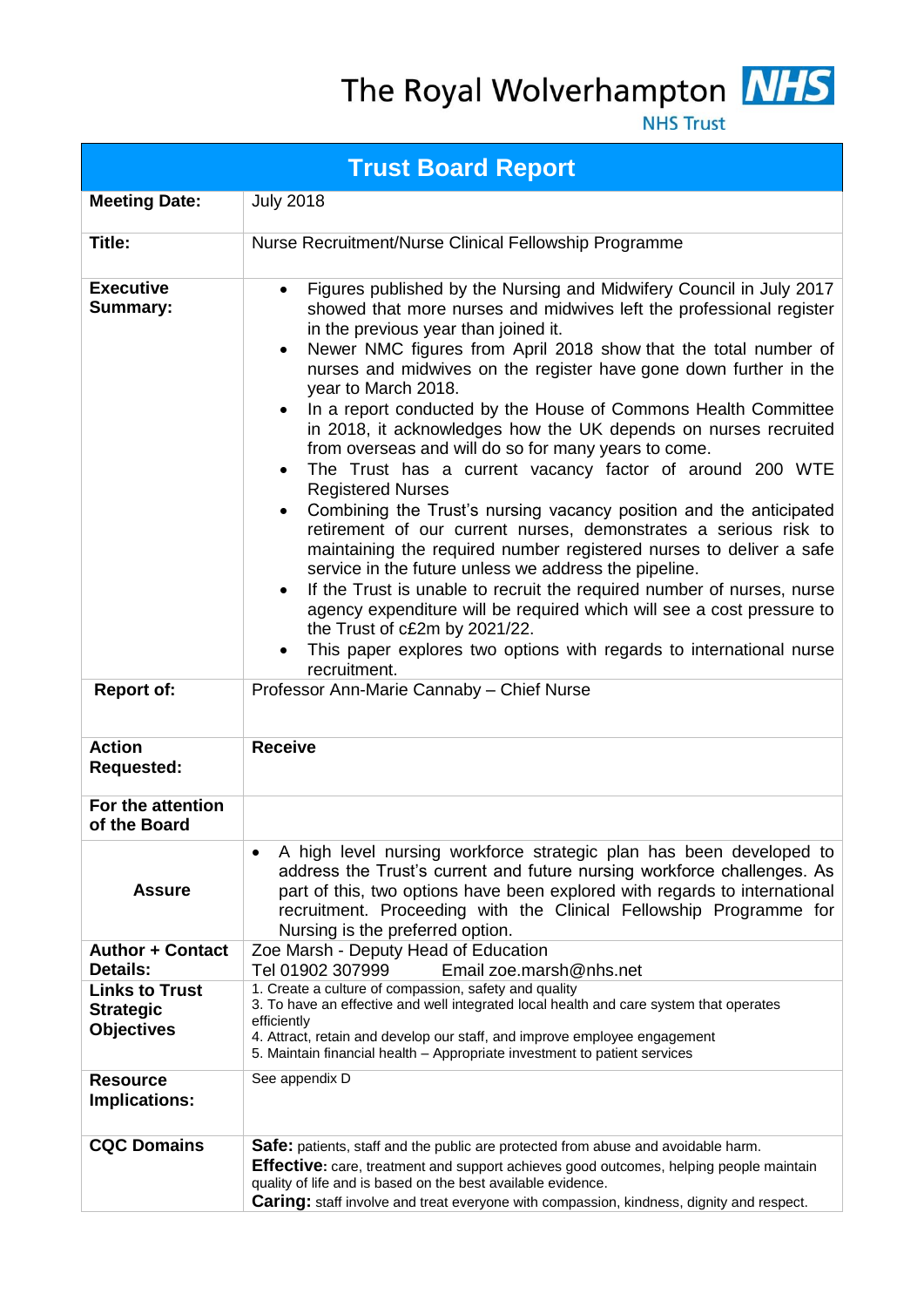|                                                | <b>Responsive:</b> services are organised so that they meet people's needs.                                                                                                                                                                                                                          |
|------------------------------------------------|------------------------------------------------------------------------------------------------------------------------------------------------------------------------------------------------------------------------------------------------------------------------------------------------------|
|                                                | <b>Well-led:</b> the leadership, management and governance of the organisation make sure it's<br>providing high-quality care that's based around individual needs, that it encourages learning<br>and innovation, and that it promotes an open and fair culture.                                     |
| <b>Equality and</b><br><b>Diversity Impact</b> | EIA to be completed                                                                                                                                                                                                                                                                                  |
| <b>Risks: BAF/TRR</b>                          | RED - SR1 - Workforce - Recruitment and Retention of staff across the<br>Trust and in particular the future pipeline of nursing and<br>medical staff                                                                                                                                                 |
| <b>Risk: Appetite</b>                          |                                                                                                                                                                                                                                                                                                      |
| <b>Public or Private:</b>                      | Private                                                                                                                                                                                                                                                                                              |
| <b>Other formal</b><br>bodies involved:        | <b>Contracts and Commissioning</b><br><b>Trust Management Committee</b>                                                                                                                                                                                                                              |
| <b>References</b>                              |                                                                                                                                                                                                                                                                                                      |
| <b>NHS</b><br><b>Constitution:</b>             | In determining this matter, the Board should have regard to the Core<br>principles contained in the Constitution of:<br>Equality of treatment and access to services<br>High standards of excellence and professionalism<br>Service user preferences<br>Cross community working<br><b>Best Value</b> |
|                                                | Accountability through local influence and scrutiny                                                                                                                                                                                                                                                  |

| <b>Report Details</b> |  |
|-----------------------|--|
|                       |  |
|                       |  |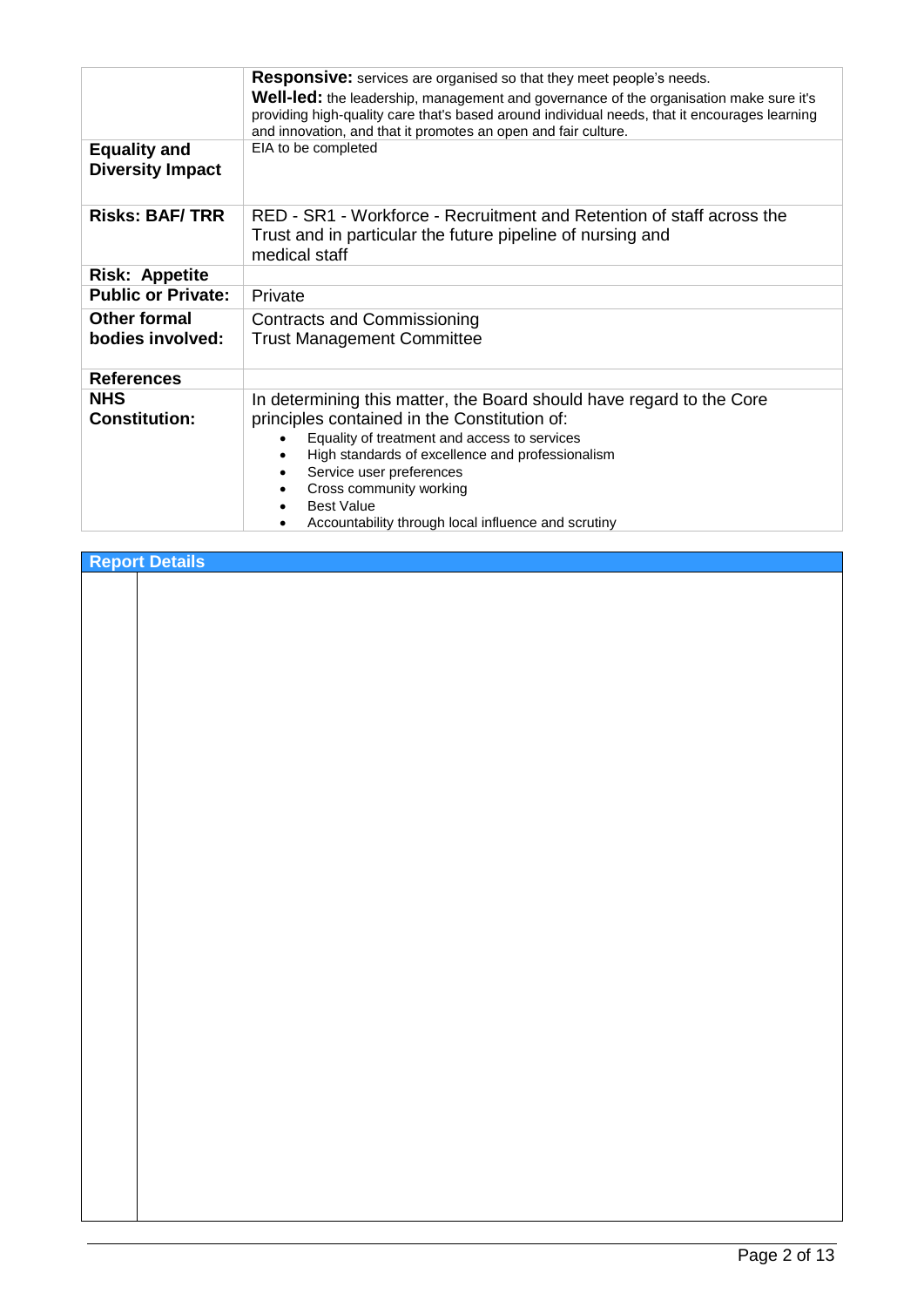# **PURPOSE**

The purpose of this paper is to summarise the planned recruitment of registered nurses using the Trust's Clinical Fellowship Programme.

The aim is to use the Clinical Fellowship Programme to attract and retain registered nurses as part of a wider strategic nursing workforce plan to; meet the Trust's current and future workforce needs and prevent the Trust's future forecasted nurse agency expenditure.

## **NATIONAL NURSING WORKFORCE**

Figures published by the Nursing and Midwifery Council in July 2017 showed that more nurses and midwives left the professional register in the previous year than joined it.

Newer NMC figures from April 2018 show that the total number of nurses and midwives on the register have gone down further in the year to March 2018.

NHS Digital data showed that over 33,000 nurses and health visitors left the NHS in the year to September 2017 (10.5 per cent of the profession) – over 3,000 more than how many joined the health service during the same period.

Both the nursing and midwifery professions have an ageing demographic. More than half of nurses are older than 45, with a third aged between 45 and 54 and 13.6 per cent between 55 and 64.

In a report conducted by the House of Commons Health Committee in 2018, it acknowledges how the UK depends on nurses recruited from overseas and will do so for many years to come.

# **LOCAL NURSING WORKFORCE**

The Trust has a current vacancy factor of around 200 WTE Registered Nurses. This has remained static for circa 2 years despite close collaboration with our HR colleagues exploring and initiating a range of recruitment and retention initiatives.

Figure 1 shows the trend of registered nurse vacancies by financial year. The gap between budgeted WTE and contracted WTE is widening.

#### **Figure 1: Registered Nurse Vacancies Per Year**

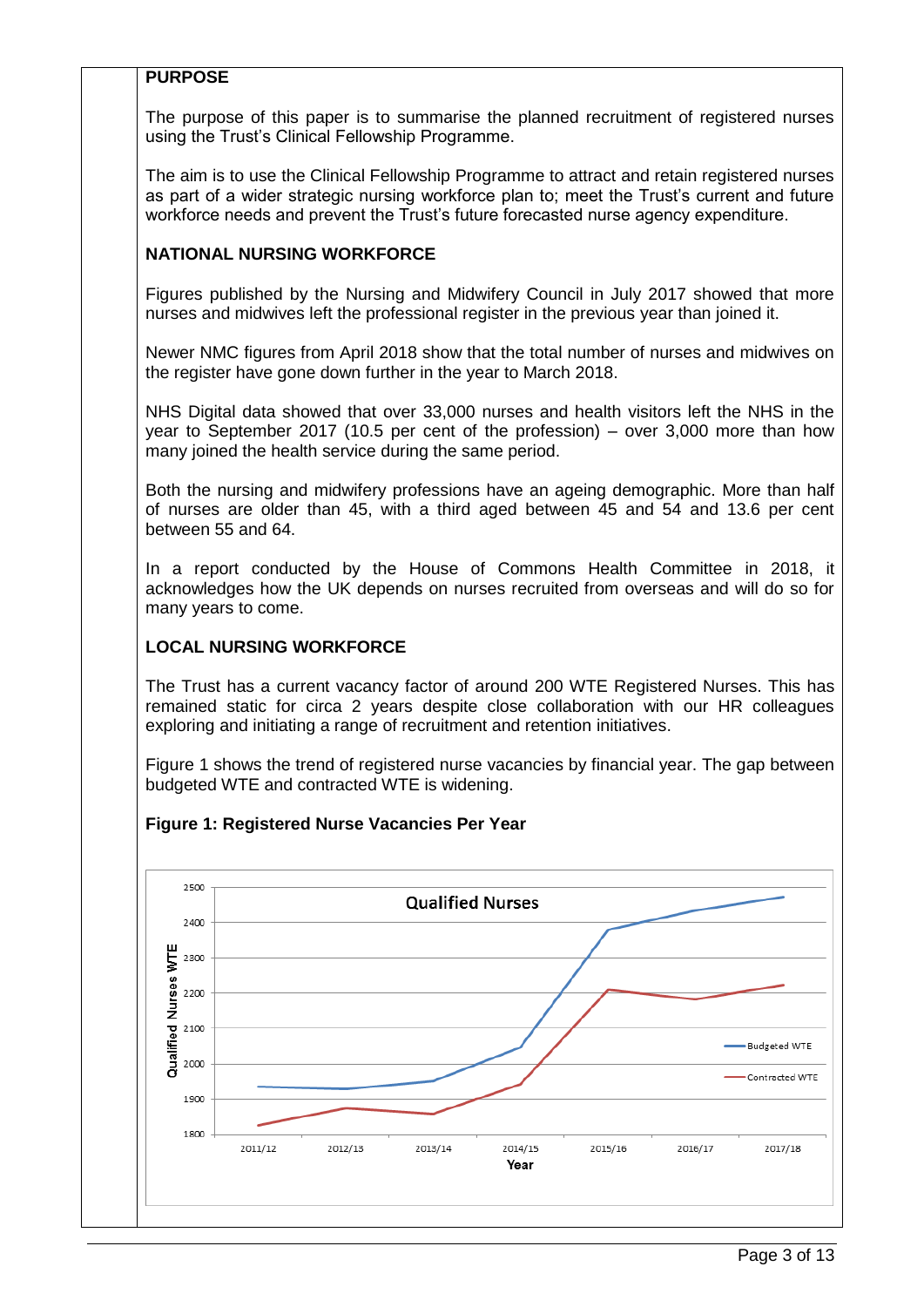Combining the Trust's nursing vacancy position and the anticipated retirement of our current nurses [Figure 2], demonstrates a serious risk to maintaining the required number registered nurses to deliver a safe service in the future unless we address the pipeline.





With the static number of vacancies and retirement predictions the Trust needs to recruit circa 450 additional registered nurses per year.

Full details of how the retirement forecast data has been collated can be found in Appendix A. It should be noted that for 2018/19, of the 214 predicted retirements, 183 nurses are still eligible to retire but haven't as of yet.

A high level nursing workforce strategic plan has been developed to address the Trust's current and future nursing workforce challenges. The plan includes;

- 1. Increase student numbers
- **2. Attract/ retain experienced qualified staff**
- **3. International nurse recruitment**
- 4. Developing the supporting roles
- 5. Develop a strong base of Healthcare Assistants

#### **FINANCIAL RISK**

If the Trust is unable to recruit the required number of nurses [Figure 2] nurse agency expenditure will be required which will see a cost pressure to the Trust of c£2m by 2021/22. A full breakdown of the forecast nurse agency costs can be found in Appendix B.

A summary of the forecasted agency nurse expenditure by financial year is shown in Table 1. This is based on agency nurse utilisation at the point of 250 registered nurse vacancies within the Trust using the nurse vacancy data shown in Figure 2.

#### **Table 1: Forecast Nurse Agency Cost Pressure**

|         | <b>Anticipated</b><br>vacancy | <b>Maximum vacancy</b><br>allowed | <b>Difference</b> | <b>Cost pressure</b> |
|---------|-------------------------------|-----------------------------------|-------------------|----------------------|
|         |                               |                                   |                   |                      |
| 2019/20 | 256                           | 250                               | 6                 | 140,727              |
| 2020/21 | 286                           | 250                               | 36                | 844,364              |
| 2021/22 | 335                           | 250                               | 85                | 1,993,637            |
| 2022/23 | 385                           | 250                               | 135               | 3,166,365            |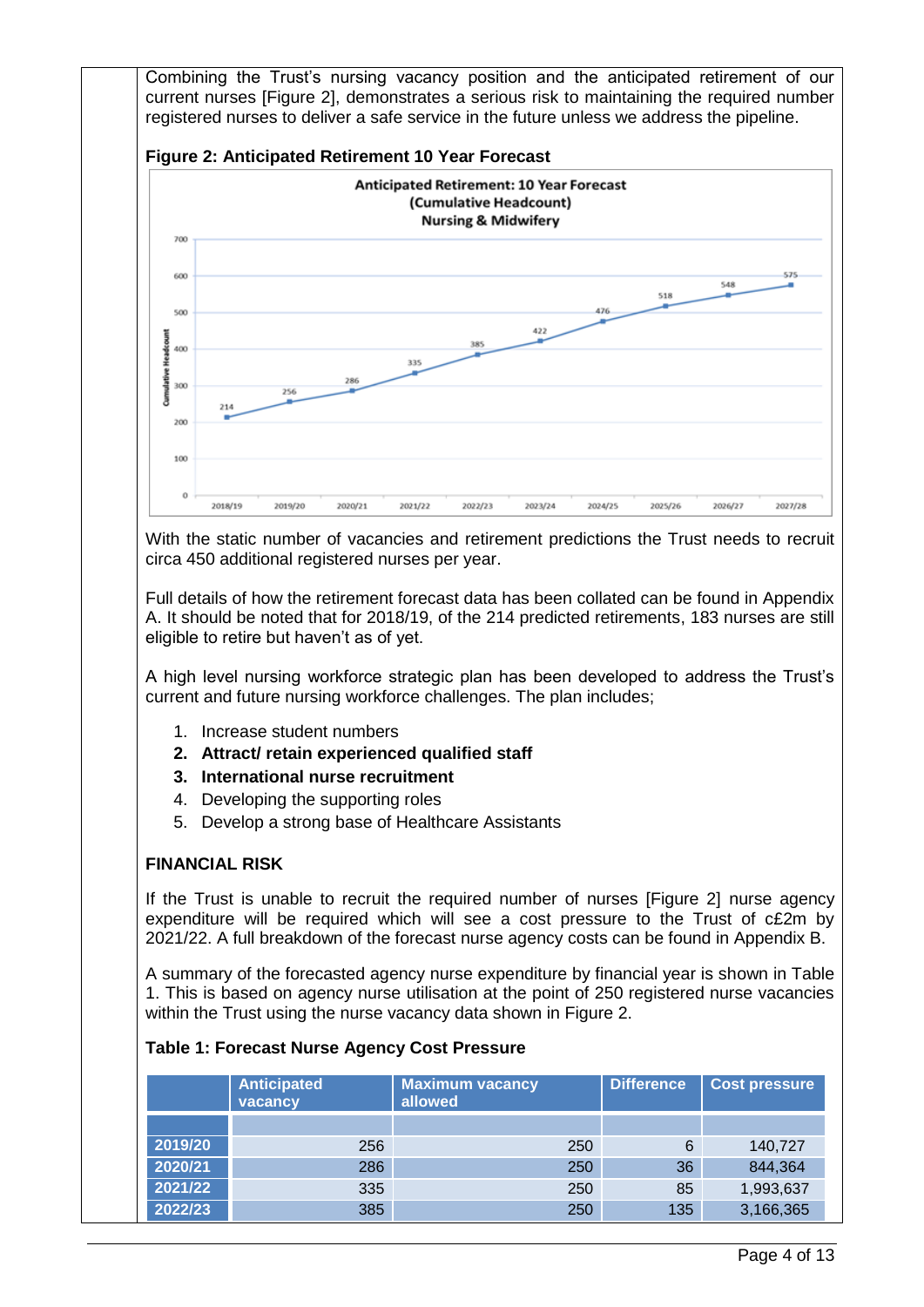| 2023/24 | 422 | 250 | 172 | 4,034,184 |
|---------|-----|-----|-----|-----------|
| 2024/25 | 476 | 250 | 226 | 5,300,730 |
| 2025/26 | 518 | 250 | 268 | 6,285,821 |
| 2026/27 | 548 | 250 | 298 | 6,989,458 |
| 2027/28 | 575 | 250 | 325 | 7,622,731 |

# **THE CLINICAL FELLOWSHIP PROGRAMME – NURSING**

Further to the success of the Clinical Fellowship Programme for doctors. It is proposed that the Clinical Fellowship Programme is extended to nursing.

The aim of the Clinical Fellowship Programme for nursing is to attract UK and non-UK registered nurses to support the Trust's current and future workforce needs as part of a wider nursing workforce strategy. In turn, it will support nurse agency cost avoidance as shown in table 1.

Table 2 shows the proposed number of UK and non-UK posts Clinical Fellow (CF) nurse posts over the next 4 years.

| Year    | <b>Number of Clinical</b><br><b>Fellow Nurses</b> | <b>Number of UK Clinical</b><br><b>Fellow Nurse posts</b> | Number of Non-UK<br><b>Clinical Fellow Nurse</b><br><b>posts</b> |
|---------|---------------------------------------------------|-----------------------------------------------------------|------------------------------------------------------------------|
| 2018/19 | 50                                                | 20                                                        | 30                                                               |
| 2019/20 | 70                                                | 35                                                        | 35                                                               |
| 2020/21 | 100                                               | 50                                                        | 50                                                               |
| 2021/22 | 100                                               | 50                                                        | 50                                                               |

# **Table 2: Proposed Number of Nursing Clinical Fellow Posts**

Clinical Fellow posts are fixed term posts for a period of 1-3 years.

To attract nurses, the existing model of the Clinical Fellowship Programme [Figure3] will be used, tailoring the academic elements to support the nursing career pathways.

# **Figure 3: Clinical Fellowship Programme Model**

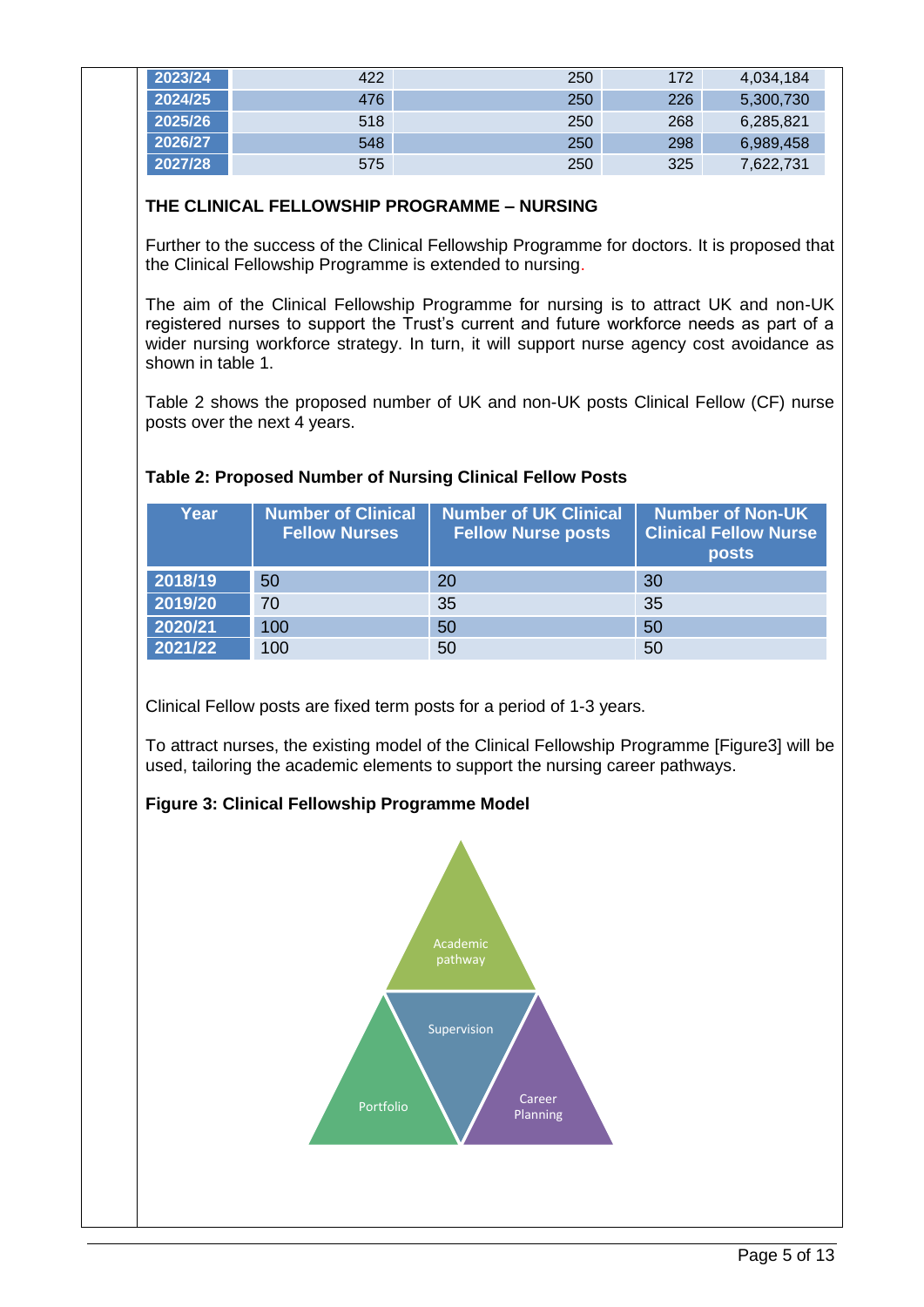# **PROGRAMME GOVERNANCE**

The Clinical Fellowship Programme will continue to report through its existing governance reporting structure [Figure 4], although it is recommended the frequency of reporting through to TMC and Trust Board should be reviewed.

## **Figure 4: Clinical Fellowship Programme Governance Reporting Structure**



The Clinical Fellowship Programme organisational structure for nursing will mirror the medical model [Figure  $5]$ <sup>1</sup>.

#### **Figure 5: Clinical Fellowship Programme Organisational Structure - Nursing**



# **FINANCIAL SUMMARY**

Table 3 shows the recruitment costs per nurse using the Clinical Fellowship Programme vs. the cost per nurse using the traditional international recruitment model. A full breakdown of recruitment costs can be found in Appendix C.

#### **Table 3: Nurse Recruitment Costs**

| <b>Country</b> | <b>Clinical fellow</b><br><b>recruitment</b><br>costs per<br><b>Nurse</b> | <b>Traditional</b><br>international<br>recruitment<br>costs per nurse | <b>Saving</b><br>per<br>nurse | Y <sub>1</sub><br><b>Saving</b><br>s<br>£ | Y <sub>2</sub><br><b>Saving</b><br>s<br>£ | Y3<br><b>Saving</b><br>S<br>£. |
|----------------|---------------------------------------------------------------------------|-----------------------------------------------------------------------|-------------------------------|-------------------------------------------|-------------------------------------------|--------------------------------|
| <b>UK</b>      | $\Omega$                                                                  |                                                                       |                               |                                           |                                           | 0                              |
| <b>Non-UK</b>  | 7096                                                                      | 12000                                                                 | 4904                          | 147,12                                    | 171,64                                    | 245,20<br>0                    |

1 The chart shows lines of communication as required for the programme.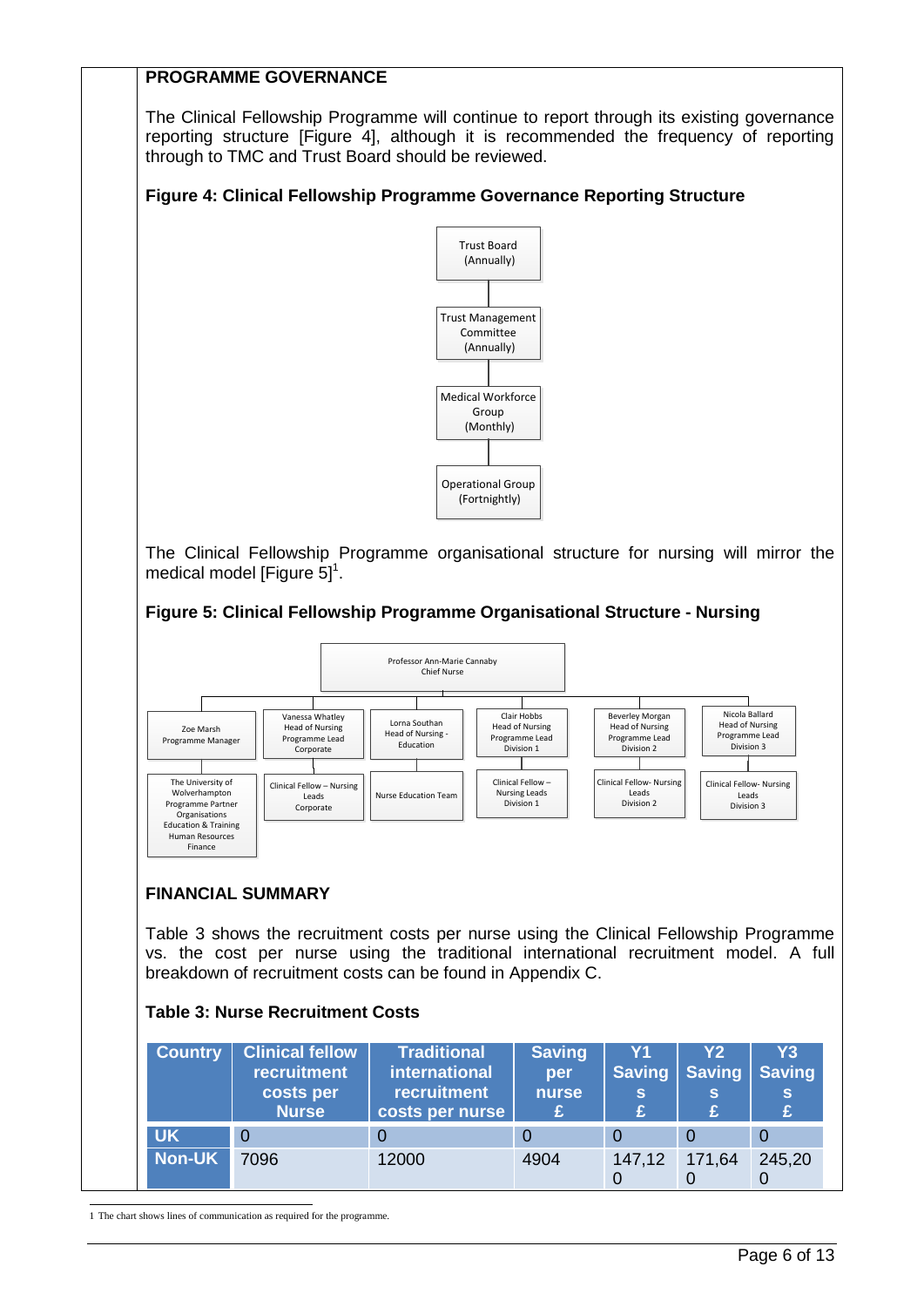Through the existing recruitment strategy of the Clinical Fellowship Programme, both stand-alone adverts and international partnerships will be used to recruit nurses to Clinical Fellowship Programme – Nursing, from within the UK, EU and non-EU countries negating the need for a nurse recruitment agency.

A financial proforma outlining the full Clinical Fellowship Programme recruitment and academic costs is shown in Appendix D.

Table 4 shows the potential cost avoidance of using the Clinical Fellowship Programme for Nursing.

# **Table 4: Agency Cost Avoidance**

| <b>Financial Year</b> | <b>Cost Pressure £</b> | <b>Clinical</b><br><b>Fellowship</b><br><b>Programme</b><br><b>Costs £</b> | <b>Agency Avoidance £</b> |
|-----------------------|------------------------|----------------------------------------------------------------------------|---------------------------|
| 2018/19               | $\overline{0}$         | 193,380                                                                    | $-193,380$                |
| 2019/20               | 140,727                | 326,320                                                                    | $-52,653$                 |
| 2020/21               | 844,364                | 543,800                                                                    | 518,044                   |
| 2021/22               | 1,993,637              | 620,300                                                                    | 1,373,337                 |

# **APPRENTICESHIP LEVY**

It is proposed that the associated academic costs of the Clinical Fellowship Programme – Nursing are paid through the apprenticeship Levy, once the University of Wolverhampton have aligned the course to the apprenticeship framework. This is being explored further by the Clinical Fellowship Programme Manager and Head of the Academic Institute of Medicine at the University of Wolverhampton.

# **CLINICAL FELLOWSHIP PROGRAMME NURSING - SWOT ANALYSIS**

A high level swot analysis [Table 5] has been completed for the Clinical Fellowship Programme – Nursing. There are many strengths of expanding the Clinical Fellowship Programme to Nursing and potential opportunities to maximise.

The identified weaknesses are the same for both the Clinical Fellowship Programme and traditional international nurse recruitment.

All of the identified threats/risks have been explored in detail; assurance from the University of Wolverhampton has been received in terms of the supply of nurses through their international bases, in addition to assurance on their capacity to deliver the required academic modules as part of the programme. The 3 attempts of the OSCE examination applies to both recruitment routes (Clinical Fellowship Programme and the Traditional Route), as does the UKVI visa cap, which has now been lifted but we are awaiting to see the outputs of this from the first visa panel due 11 July 2018.

#### **Table 5: SWOT Analysis for the Clinical Fellowship Programme – nursing**

| <b>Strengths</b>                                                                                                                                                                      | Weaknesses                                                                                                                                                |  |  |
|---------------------------------------------------------------------------------------------------------------------------------------------------------------------------------------|-----------------------------------------------------------------------------------------------------------------------------------------------------------|--|--|
| • A unique attractive nursing post<br>with academic opportunities<br>nursing<br>• Links to<br>the<br>career<br>pathway<br>established<br>already<br>An<br>with<br>strong<br>programme | • Length of pathway (up to 8 months<br>depending on number of attempts<br>at OSCE)<br>No extra resources to support<br>$\bullet$<br>back-office functions |  |  |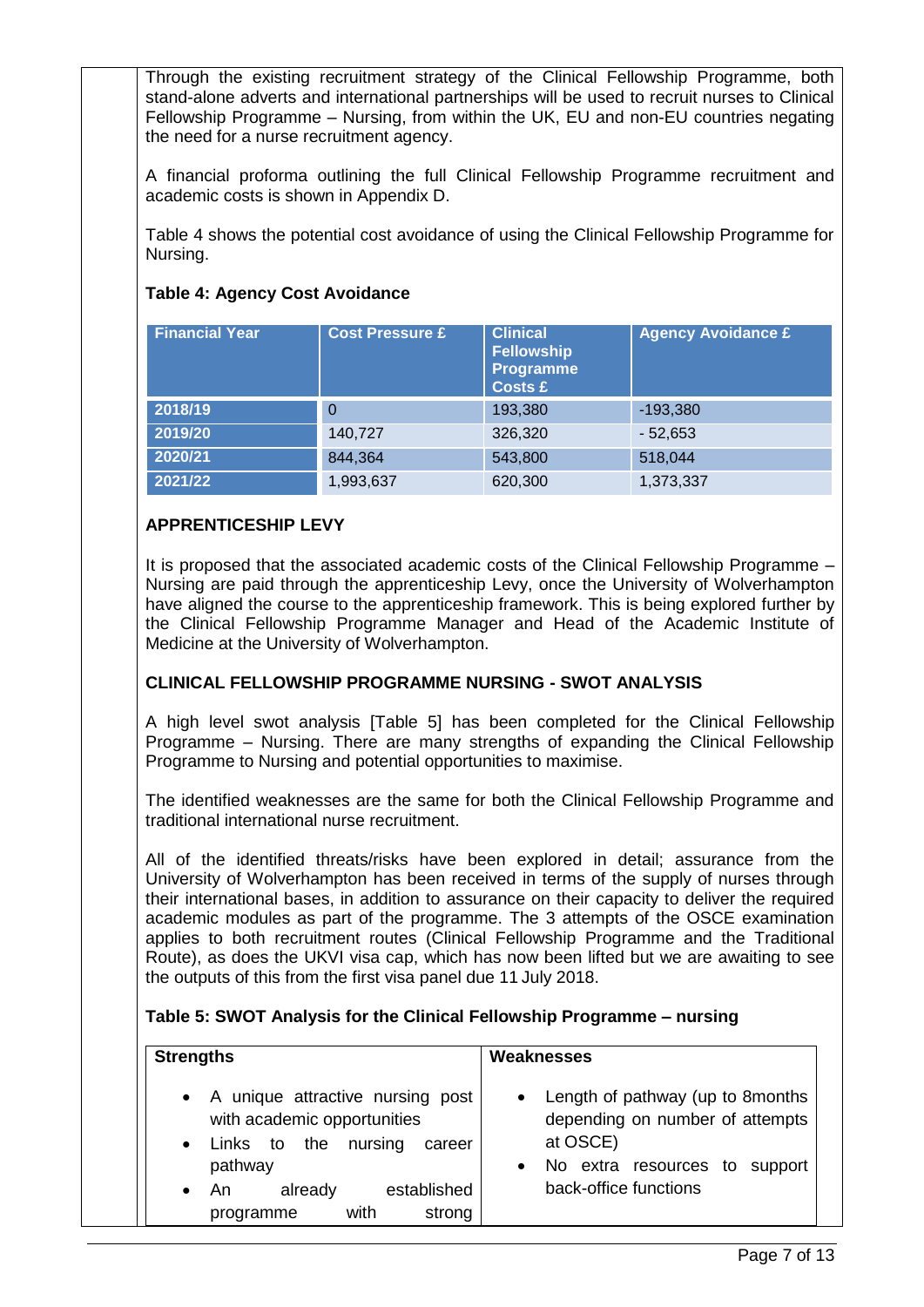| partners<br>The CFP has already proven to be<br>$\bullet$<br>successful in the recruitment and<br>retention of doctors<br>Costs to implement are much less<br>$\bullet$<br>than the traditional international<br>recruitment route                                                                                                                                                                                                                                                                                                                                                                                                                                                                             |                                                                                                                                                                                                                                                                                                          |
|----------------------------------------------------------------------------------------------------------------------------------------------------------------------------------------------------------------------------------------------------------------------------------------------------------------------------------------------------------------------------------------------------------------------------------------------------------------------------------------------------------------------------------------------------------------------------------------------------------------------------------------------------------------------------------------------------------------|----------------------------------------------------------------------------------------------------------------------------------------------------------------------------------------------------------------------------------------------------------------------------------------------------------|
| <b>Opportunities</b><br>Retention<br>keeping our<br>UK.<br>$\frac{1}{2}$<br>$\bullet$<br>registered nurses within the Trust<br>Attracting UK registered nurses<br>$\bullet$<br>from outside of the Trust<br>Attract nursing home registered<br>$\bullet$<br>nurses<br>Strengthens partnership with the<br>$\bullet$<br>University of Wolverhampton<br>It will encourage multi-disciplinary<br>$\bullet$<br>learning<br>Supporting the retention of nurses<br>$\bullet$<br>through the links with the nurse<br>career pathway<br>University<br>of Wolverhampton<br>$\bullet$<br>Modules to be aligned to the<br>apprenticeship framework in order<br>for payments to be made through<br>the apprenticeship levy | <b>Threats/Risks</b><br>UKVI Tier 2 cap – to be lifted July<br>٠<br>3 attempts at OSCE within country<br>$\bullet$<br>Lack of supply of the required<br>$\bullet$<br>number<br>of<br>from<br>nurses<br>international partner organisations<br>University<br>Wolverhampton<br>of<br>$\bullet$<br>capacity |

costs).**(Preferred)** 

**Appendices**

**Appendix A – Retirement data Appendix B – Appendix B – Nurse Agency Costings Appendix C – International Recruitment Costs Appendix D – Financial Proforma**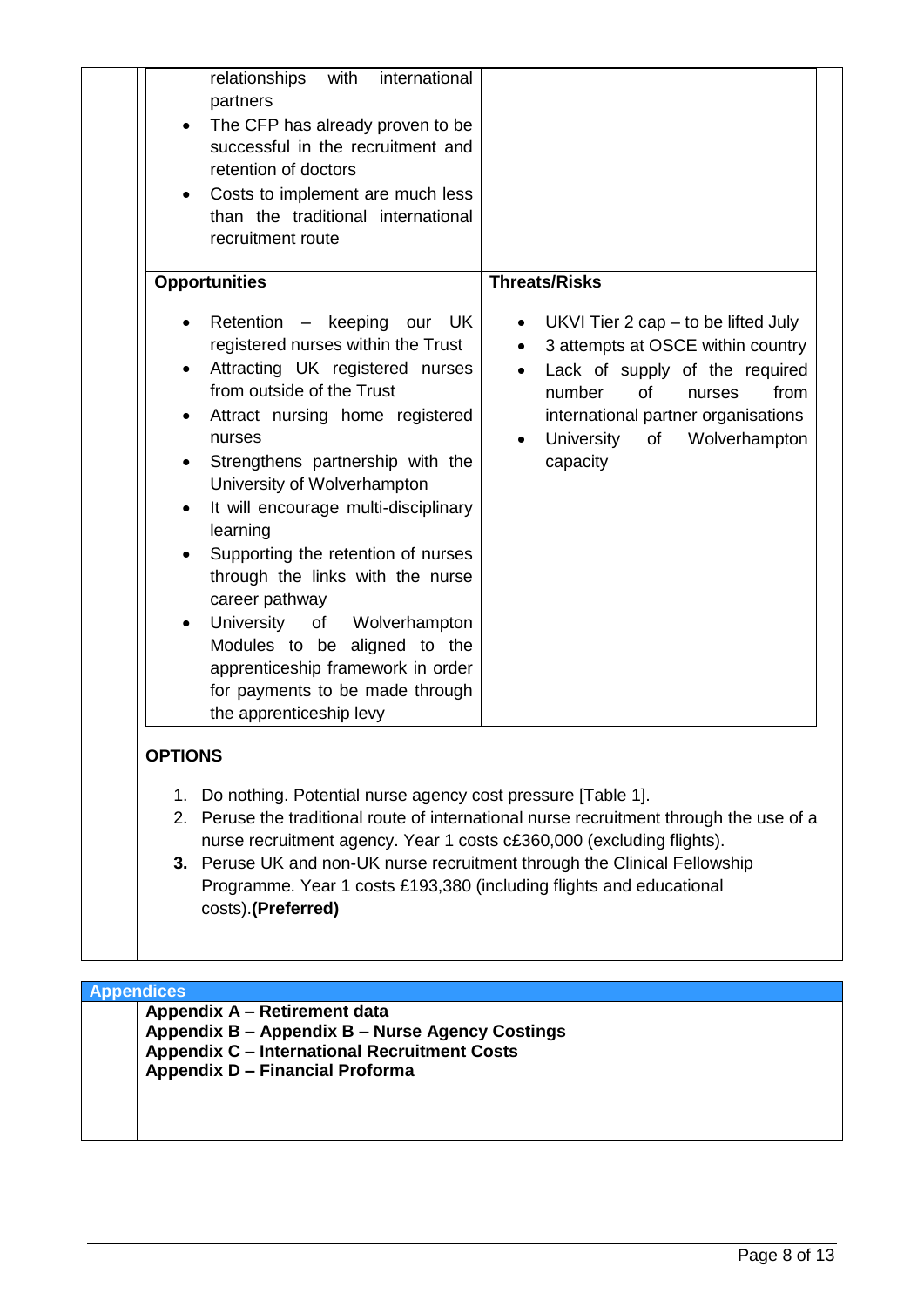# **Appendix A – Retirement data**

#### **Retirement Forecast**

This analysis has been carried out based on a number of assumptions, as Pension information is accessed on a case-by-case basis only, and so there is limited reporting functionality available. It is therefore recommended to use caution when interpreting this data.

The information contained is based on the staff in post effective 31st December 2017.

#### **Assumptions**

- All employees are enrolled onto NHS Pension Schemes
- Pension Scheme allocated by NHS and Trust Start Dates on ESR record
- Nurses, Midwives, and Physiotherapists who joined NHS before 1990 can retire at 55 (assume remain in 1995 Pension / with 5 years in NHS)
- All other staff who joined NHS in / before 1995 can retire at 60 (assume remain in 1995 Pension / no opt-in to 2008/2015)
- All other staff who joined NHS between 1995 and 2008 can retire at 65 (assume remain in 2008 Pension / no opt-in to 2015)
- Staff who joined NHS after 2008 can retire at State Pension Age (assume in 2015 Pension)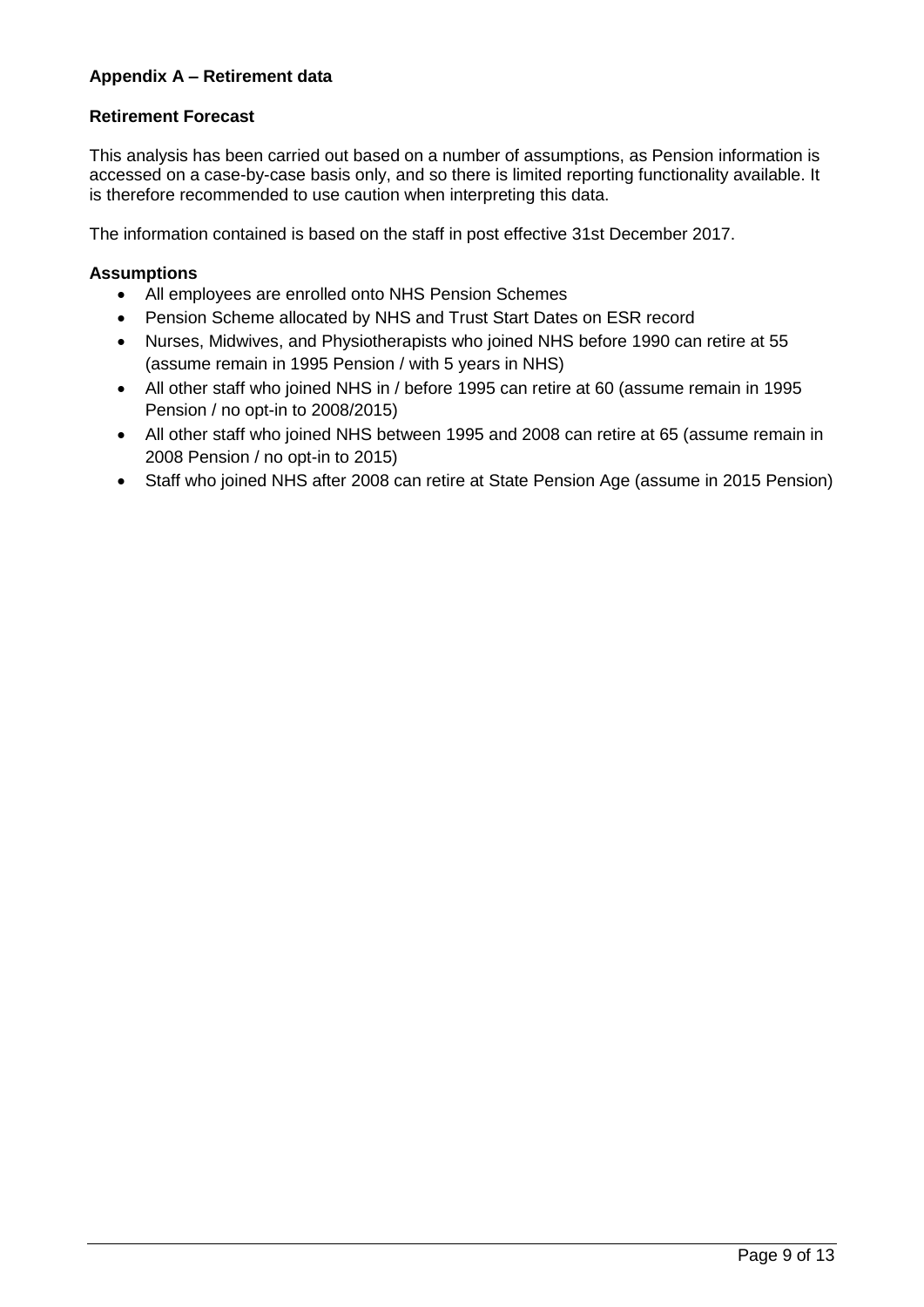# **Appendix A – Retirement data (cont)**

# **Anticipated Retirement Options**

| <b>Retirement Age</b>    | <b>Headcount</b> | % Headcount |
|--------------------------|------------------|-------------|
| 55 Years                 | 372              | 15.33%      |
| 60 Years                 | 127              | 5.23%       |
| 65 Years                 | 873              | 35.97%      |
| <b>State Pension Age</b> | 1055             | 43.47%      |
| <b>Grand Total</b>       | 2427             | 100.00%     |

By 2027/28 the analysis indicates that 23.69% of the current qualified Nursing & Midwifery workforce would be eligible to have taken retirement.

| <b>Retirement Age</b> | <b>Headcount</b> | % Headcount |
|-----------------------|------------------|-------------|
| Immediately           | 183              | 7.54%       |
| 2018/19               | 31               | 1.28%       |
| 2019/20               | 42               | 1.73%       |
| 2020/21               | 30               | 1.24%       |
| 2021/22               | 49               | 2.02%       |
| 2022/23               | 50               | 2.06%       |
| 2023/24               | 37               | 1.52%       |
| 2024/25               | 54               | 2.22%       |
| 2025/26               | 42               | 1.73%       |
| 2026/27               | 30               | 1.24%       |
| 2027/28               | 27               | 1.11%       |
| After 10 Years        | 1852             | 76.31%      |
| <b>Grand Total</b>    | 2427             | 23.69%      |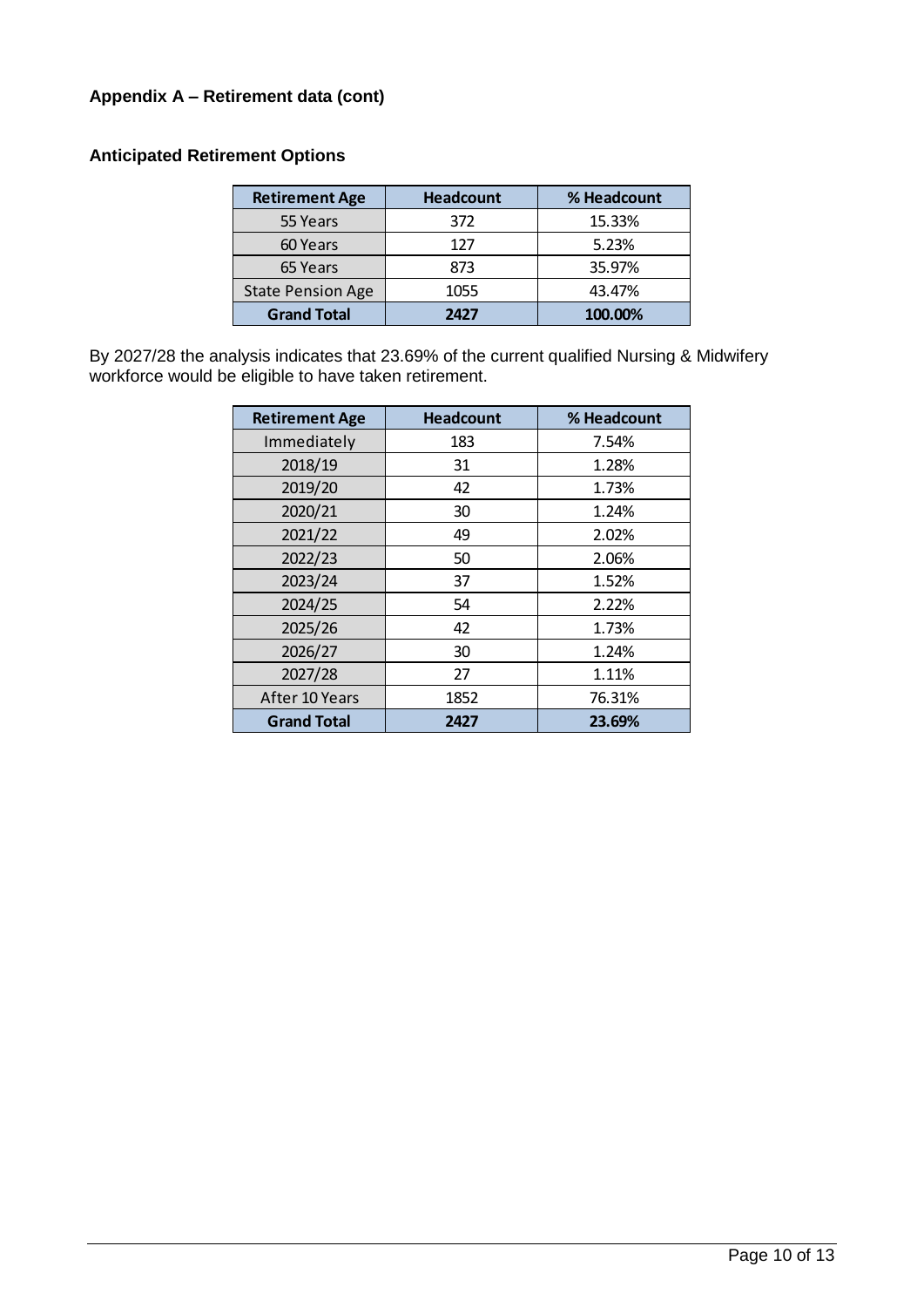# **Appendix B – Nurse Agency Costings**

| Monday - Friday 8am to 2pm                     | 885     |
|------------------------------------------------|---------|
| Monday - Thursday 2pm - 8am                    | 2,376   |
| Friday 2pm - Monday 8am                        | 2,475   |
|                                                | 5,736   |
|                                                | 298,272 |
| Approximate agency cost per wte                | 55,236  |
| Band 5 budgeted nurse with 20%<br>enhancements | 31,781  |
| Cost pressure if agency is recruited to        | 23,455  |

|         | Anticipated<br>vacancy | Maximum vacancy<br>allowed | difference | Cost<br>Pressure |
|---------|------------------------|----------------------------|------------|------------------|
| 2019/20 | 256                    | 250                        | 6          | 140,727          |
| 2020/21 | 286                    | 250                        | 36         | 844,364          |
| 2021/22 | 335                    | 250                        | 85         | 1,993,637        |
| 2022/23 | 385                    | 250                        | 135        | 3,166,365        |
| 2023/24 | 422                    | 250                        | 172        | 4,034,184        |
| 2024/25 | 476                    | 250                        | 226        | 5,300,730        |
| 2025/26 | 518                    | 250                        | 268        | 6,285,821        |
| 2026/27 | 548                    | 250                        | 298        | 6,989,458        |
| 2027/28 | 575                    | 250                        | 325        | 7,622,731        |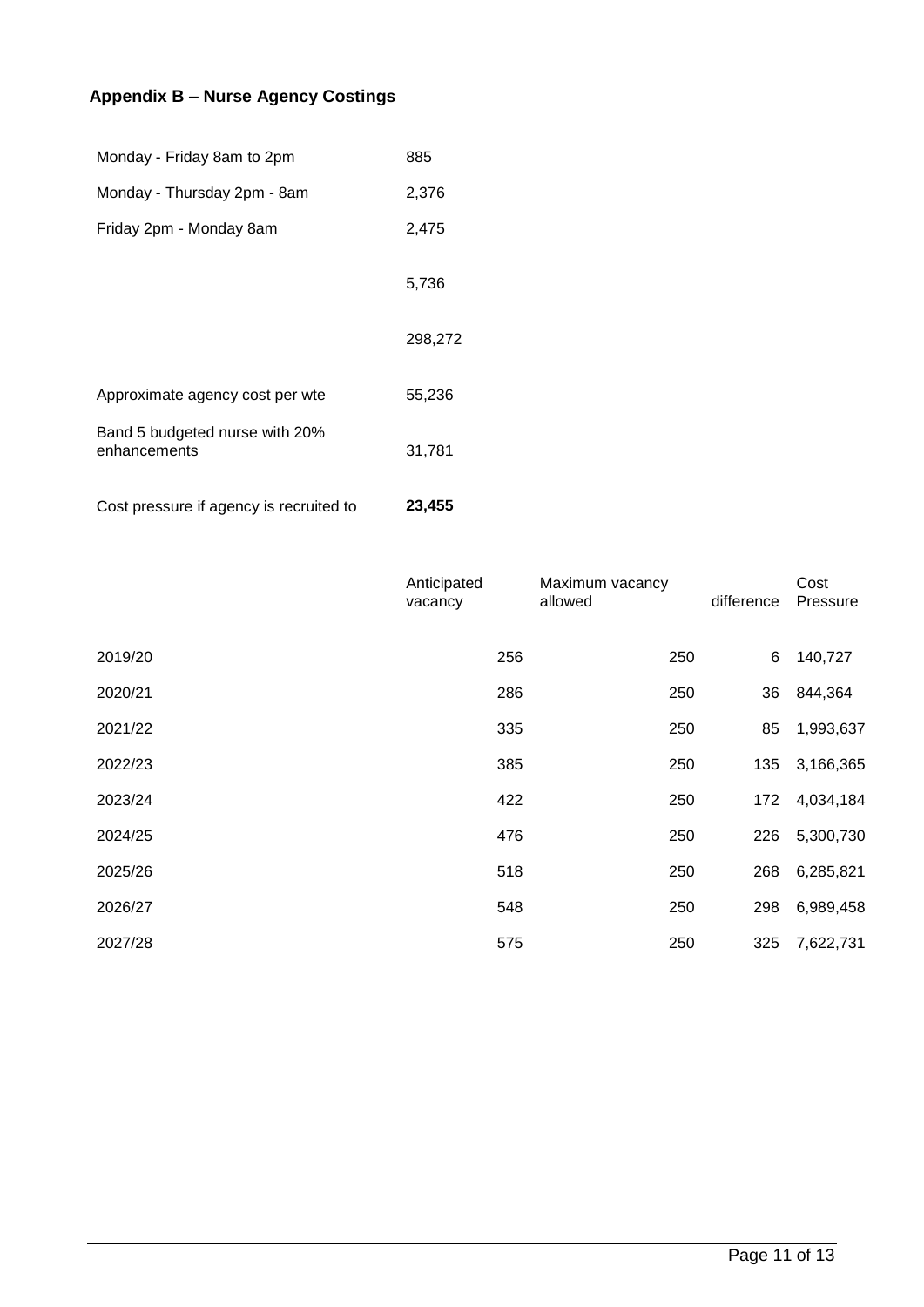| Fee Item                              | <b>Clinical Fellowship Recruitment Costs</b> |
|---------------------------------------|----------------------------------------------|
| <b>IELTS Exam Fee</b>                 | 230                                          |
| <b>CBT Exam Fee</b>                   | 130                                          |
| <b>NMC Application Fee</b>            | 140                                          |
| <b>TB Medical</b>                     | 55                                           |
| Flight and Transport to Accommodation | 700                                          |
| Visa                                  | 446                                          |
| <b>Health Surcharge Fees</b>          | 600                                          |
| <b>Immigration Skills Charge</b>      | 3000                                         |
| 1 Month accommodation                 | 650                                          |
| <b>OSCE Exam Fee</b>                  | 992                                          |
| <b>NMC Registration Fee</b>           | 153                                          |
| <b>Agent Service Fee</b>              | 0                                            |
|                                       | 7096                                         |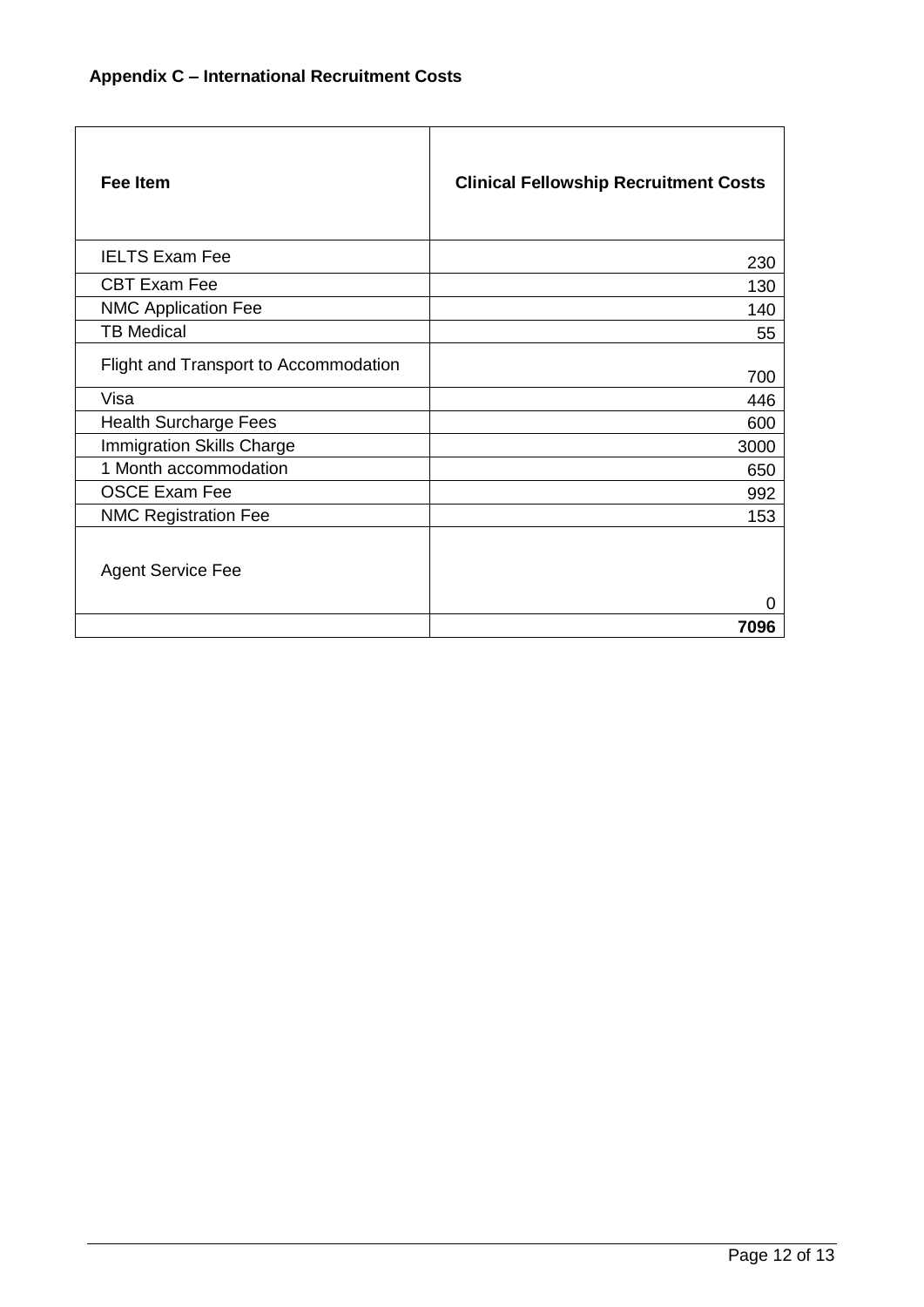# **Appendix D – Financial Proforma (see attached PDF)**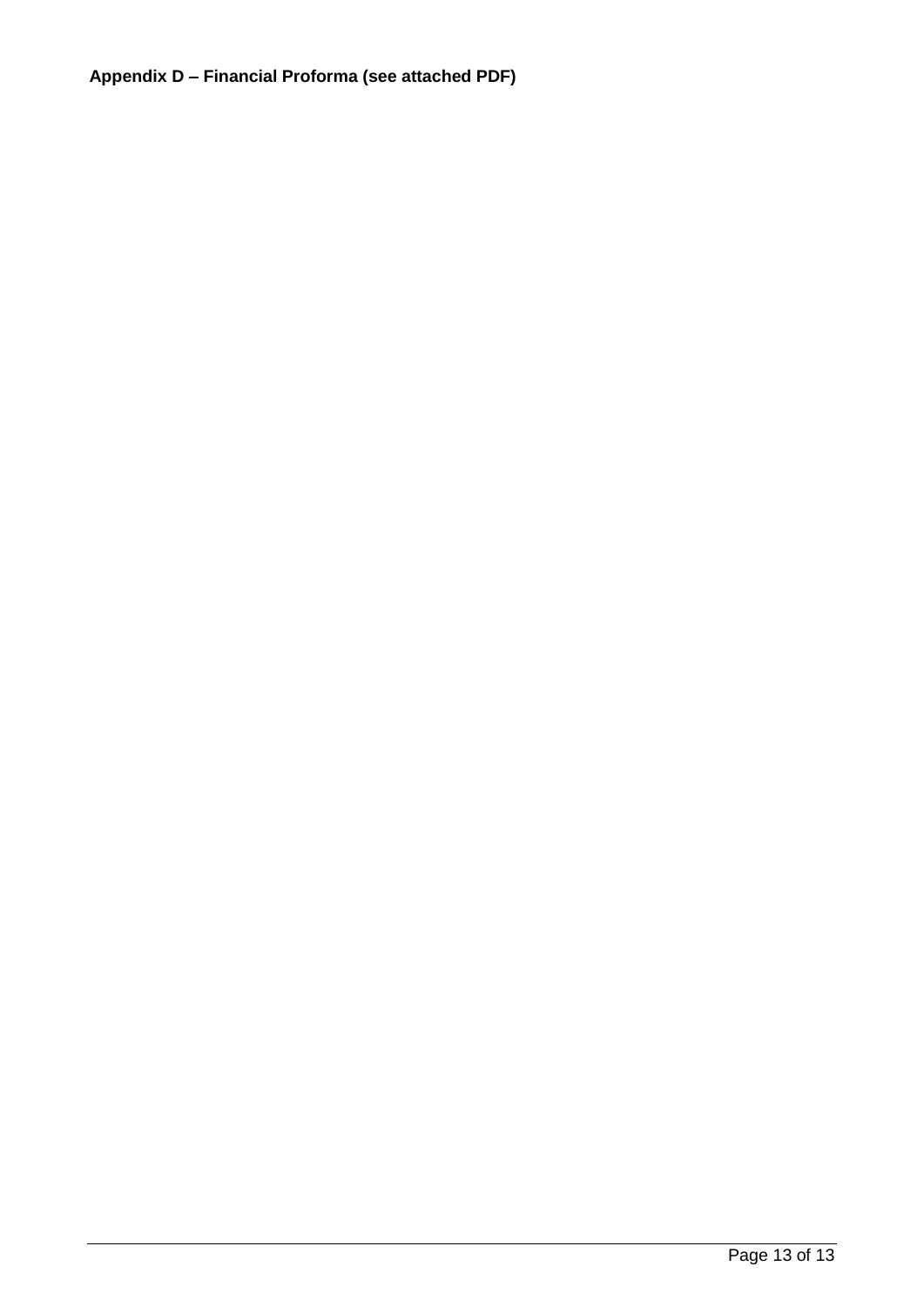| The Royal Wolverhampton <b>NHS</b><br><b>Business Case / Service Change Costing:</b><br><b>NHS Trust</b>                                                              |                                  |                                                     |                        |               |                         |               |                                                           |                                                                   |                                                           |                                                           |
|-----------------------------------------------------------------------------------------------------------------------------------------------------------------------|----------------------------------|-----------------------------------------------------|------------------------|---------------|-------------------------|---------------|-----------------------------------------------------------|-------------------------------------------------------------------|-----------------------------------------------------------|-----------------------------------------------------------|
|                                                                                                                                                                       |                                  |                                                     |                        |               |                         |               |                                                           |                                                                   |                                                           |                                                           |
| Version:                                                                                                                                                              | $\mathbf{1}$                     |                                                     | Ref:                   | 01954         |                         |               |                                                           |                                                                   |                                                           |                                                           |
| <b>CAPITAL COST:-</b>                                                                                                                                                 |                                  |                                                     | Capital<br>£<br>Year 1 | Life<br>Years | Capital<br>£<br>Year 2  | Life<br>Years | Capital<br>£<br>Total<br>$\pmb{0}$                        |                                                                   |                                                           |                                                           |
| <b>TOTAL CAPITAL</b>                                                                                                                                                  |                                  |                                                     | 0                      |               | $\pmb{o}$               |               | $\pmb{0}$<br>$\pmb{0}$<br>0                               |                                                                   |                                                           |                                                           |
| <b>ACTIVITY &amp; OTHER INCOME:-</b>                                                                                                                                  |                                  | Activity<br>Year 1                                  | Year 2<br>FYE          |               | <b>Tariff</b><br>Year 1 | Year 2<br>FYE | Income<br>Year 1                                          | Year 2                                                            | Year 3                                                    | Year 4                                                    |
| Description<br>Activity Income must be entered by Point of Delivery                                                                                                   |                                  |                                                     |                        |               | £                       | £             | £<br>$\pmb{0}$<br>$\pmb{0}$<br>0<br>0                     | £<br>0<br>$\mathbf 0$<br>0<br>0                                   | £<br>$\pmb{0}$<br>$\mathbf 0$<br>0<br>0                   | £<br>$\mathbf 0$<br>$\mathbf 0$<br>0<br>0                 |
| <b>TOTAL INCOME</b>                                                                                                                                                   |                                  |                                                     |                        |               |                         |               | 0<br>$\pmb{0}$                                            | 0<br>0                                                            | 0<br>0                                                    | 0<br>0                                                    |
| <b>REVENUE COST:-</b><br>Note: All entered as minus values (-£)                                                                                                       |                                  |                                                     |                        |               |                         |               | Spend                                                     |                                                                   |                                                           |                                                           |
| Description<br>Department                                                                                                                                             | Number of nurses                 | Cost                                                |                        |               |                         |               | 2018/19                                                   | 2019/20                                                           | 2020/21                                                   | 2021/22                                                   |
|                                                                                                                                                                       |                                  |                                                     |                        |               |                         |               | £                                                         | £                                                                 | £                                                         | £                                                         |
| Cohort 1 (50 nurses, 20 UK, 30 Non UK)                                                                                                                                |                                  |                                                     |                        |               |                         |               |                                                           |                                                                   |                                                           |                                                           |
| <b>IELTS Exam Fee</b><br>CBT Exam Fee<br>NMC Application Fee<br><b>TB Medical</b><br>Flight and Transport to Accommodation                                            | 30<br>30<br>30<br>30<br>30       | 230<br>130<br>140<br>55<br>700                      |                        |               |                         |               | (6,900)<br>(3,900)<br>(4, 200)<br>(1,650)<br>(21,000)     |                                                                   |                                                           |                                                           |
| Visa<br>Health Surcharge Fees<br>Immigration Skills Charge<br>1 Month accommodation<br>OSCE Exam Fee                                                                  | 30<br>30<br>30<br>30<br>30       | 446<br>200 per year<br>1,000 per year<br>650<br>992 |                        |               |                         |               | (13, 380)<br>(6,000)<br>(30,000)<br>(19,500)<br>(29, 760) | (6,000)<br>(30,000)                                               | (6,000)<br>(30,000)                                       |                                                           |
| NMC Registration Fee<br>Education - Assumed 70% of all nurses                                                                                                         | 30<br>50                         | 153<br>1,500                                        |                        |               |                         |               | (4,590)<br>(52,500)                                       | (52, 500)                                                         | (52,500)                                                  |                                                           |
| Cohort 2 (70 nurses, 35 UK, 35 Non UK)                                                                                                                                |                                  |                                                     |                        |               |                         |               |                                                           |                                                                   |                                                           |                                                           |
| <b>IELTS Exam Fee</b><br>CBT Exam Fee<br>NMC Application Fee<br><b>TB Medical</b><br>Flight and Transport to Accommodation<br>Visa                                    | 35<br>35<br>35<br>35<br>35<br>35 | 230<br>130<br>140<br>55<br>700<br>446               |                        |               |                         |               |                                                           | (8,050)<br>(4,550)<br>(4,900)<br>(1,925)<br>(24,500)<br>(15, 610) |                                                           |                                                           |
| <b>Health Surcharge Fees</b><br>Immigration Skills Charge<br>1 Month accommodation<br>OSCE Exam Fee<br>NMC Registration Fee                                           | 35<br>35<br>35<br>35<br>35       | 200 per year<br>1,000 per year<br>650<br>992<br>153 |                        |               |                         |               |                                                           | (7,000)<br>(35,000)<br>(22,750)<br>(34, 720)<br>(5, 355)          | (7,000)<br>(35,000)                                       | (7,000)<br>(35,000)                                       |
| Education - Assumed 70% of all nurses<br>Cohort 3 (100 nurses, 50 UK, 50 Non UK)                                                                                      | 70                               | 1,500                                               |                        |               |                         |               |                                                           | (73,500)                                                          | (73,500)                                                  | (73,500)                                                  |
| <b>IELTS Exam Fee</b><br>CBT Exam Fee<br>NMC Application Fee<br><b>TB Medical</b><br>Flight and Transport to Accommodation                                            | 50<br>50<br>50<br>50<br>50       | 230<br>130<br>140<br>55<br>700                      |                        |               |                         |               |                                                           |                                                                   | (11,500)<br>(6,500)<br>(7,000)<br>(2,750)<br>(35,000)     |                                                           |
| Visa<br>Health Surcharge Fees<br>Immigration Skills Charge<br>1 Month accommodation<br>OSCE Exam Fee                                                                  | 50<br>50<br>50<br>50<br>50       | 446<br>200 per year<br>1,000 per year<br>650<br>992 |                        |               |                         |               |                                                           |                                                                   | (22, 300)<br>(10,000)<br>(50,000)<br>(32,500)<br>(49,600) | (10,000)<br>(50,000)                                      |
| NMC Registration Fee<br>Education - Assumed 70% of all nurses                                                                                                         | 50<br>100                        | 153<br>1,500                                        |                        |               |                         |               |                                                           |                                                                   | (7,650)<br>(105,000)                                      | (105,000)                                                 |
| Cohort 4 (100 nurses, 50 UK, 50 Non UK)<br><b>IELTS Exam Fee</b><br>CBT Exam Fee<br>NMC Application Fee<br><b>TB Medical</b><br>Flight and Transport to Accommodation | 50<br>50<br>50<br>50<br>50       | 230<br>130<br>140<br>55<br>700                      |                        |               |                         |               |                                                           |                                                                   |                                                           | (11,500)<br>(6,500)<br>(7,000)<br>(2,750)<br>(35,000)     |
| Visa<br><b>Health Surcharge Fees</b><br>Immigration Skills Charge<br>1 Month accommodation<br>OSCE Exam Fee                                                           | 50<br>50<br>50<br>50<br>50       | 446<br>200 per year<br>1,000 per year<br>650<br>992 |                        |               |                         |               |                                                           |                                                                   |                                                           | (22, 300)<br>(10,000)<br>(50,000)<br>(32,500)<br>(49,600) |
| NMC Registration Fee<br>Education - Assumed 70% of all nurses                                                                                                         | 50<br>100                        | 153<br>1,500                                        |                        |               |                         |               |                                                           |                                                                   |                                                           | (7,650)<br>(105,000)                                      |